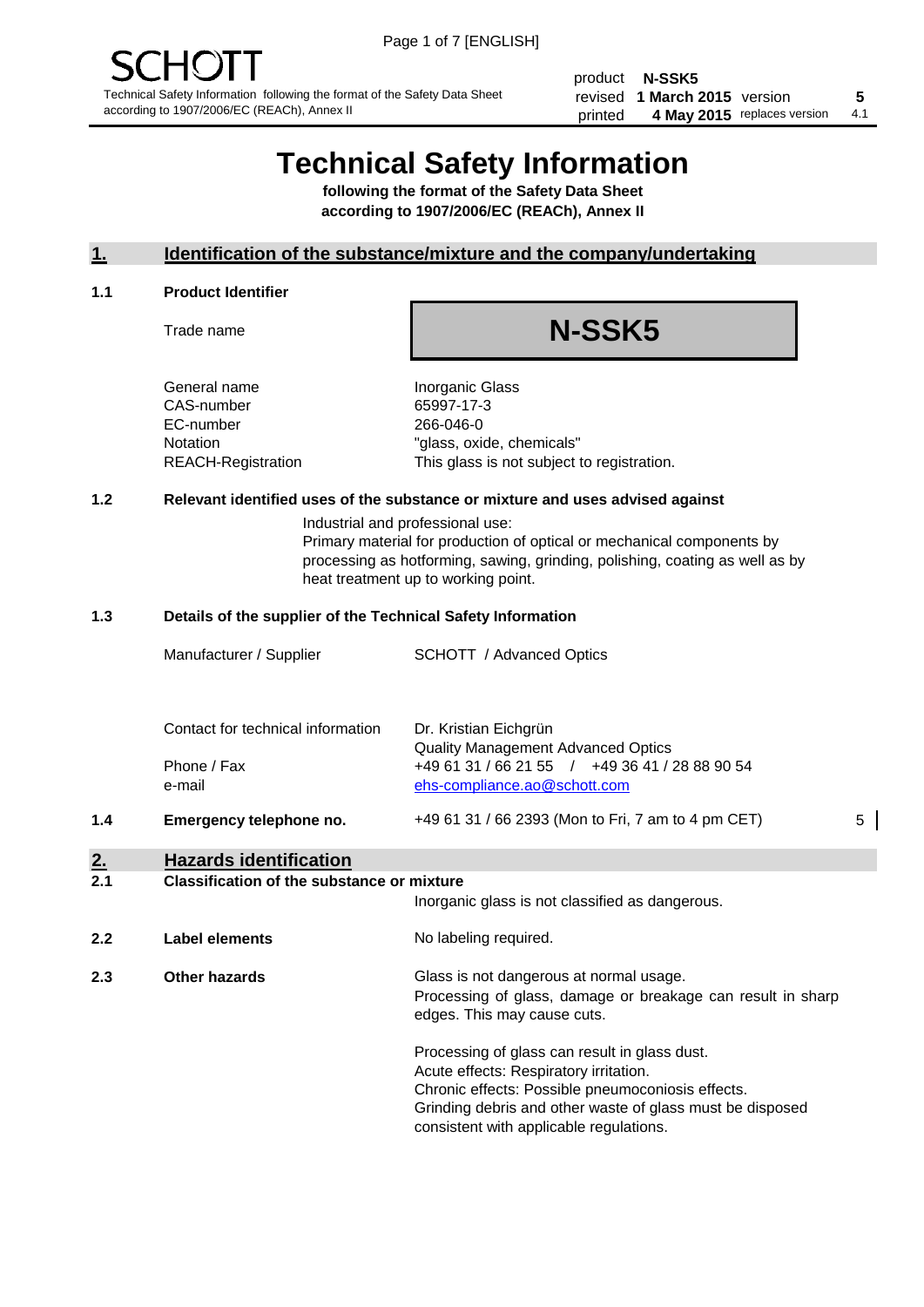## **3. Composition/information on ingredients**

#### **3.1 Substances**

As the substance glass is not included in the candidate list of substances of very high concern, currently there are no information duties according to article 33 of REACH. However for the production of glass we may use substances, which are on the candidate list and had been included in Annex XIV of the REACH regulation or could be included in future . These powdery substances are not present as such in the final glass; they are fully integrated into the glass matrix through the melting process. Thus they loose their original characteristics. The main components are listed as additional information in chapter 16. For more information please refer to ehs-compliance.ao@schott.com.

#### **3.2 Mixtures**

Glass is classified as substance acc. to regulation (EC) No 987/2008 (amending of Reach-Reg.).

#### **4. First aid measures**

#### **4.1 Description of first aid measures**

| <b>General information</b> | Glass is no hazardous substance. The following information<br>refer to glass dust and glass splinter which may result from<br>processing or breakage. |
|----------------------------|-------------------------------------------------------------------------------------------------------------------------------------------------------|
| <b>After inhalation</b>    | Supply fresh air; consult doctor in case of complaints                                                                                                |
| After skin contact         | Normally not dangerous.                                                                                                                               |
|                            | Consult doctor in case of complaints.                                                                                                                 |
| After eye contact          | Rinse under running water.                                                                                                                            |
|                            | Consult doctor in case of complaints.                                                                                                                 |
| <b>After swallowing</b>    | Consult doctor                                                                                                                                        |

#### **4.2 Most important symptoms and effects, both acute and delayed**

none known

**4.3 Indication of immediate medical attention and special treatment needed** 

|     |                                                                     | none                           |
|-----|---------------------------------------------------------------------|--------------------------------|
| 5.  | <b>Fire fighting measures</b>                                       |                                |
| 5.1 | <b>Extinguishing media</b>                                          | no requirements                |
| 5.2 | Special hazards arising from the substance or mixture               | none. Glass is noncombustible. |
| 5.3 | <b>Advice for firefighters</b>                                      | none                           |
| 6.  | <b>Accidental release measures</b>                                  |                                |
| 6.1 | Personal precautions, protective equipment and emergency procedures |                                |
|     |                                                                     | none                           |
| 6.2 | <b>Environmental Precautions</b>                                    | none                           |
| 6.3 | Methods and material for containment and cleaning up                | none                           |
| 6.4 | Reference to other sections                                         | none                           |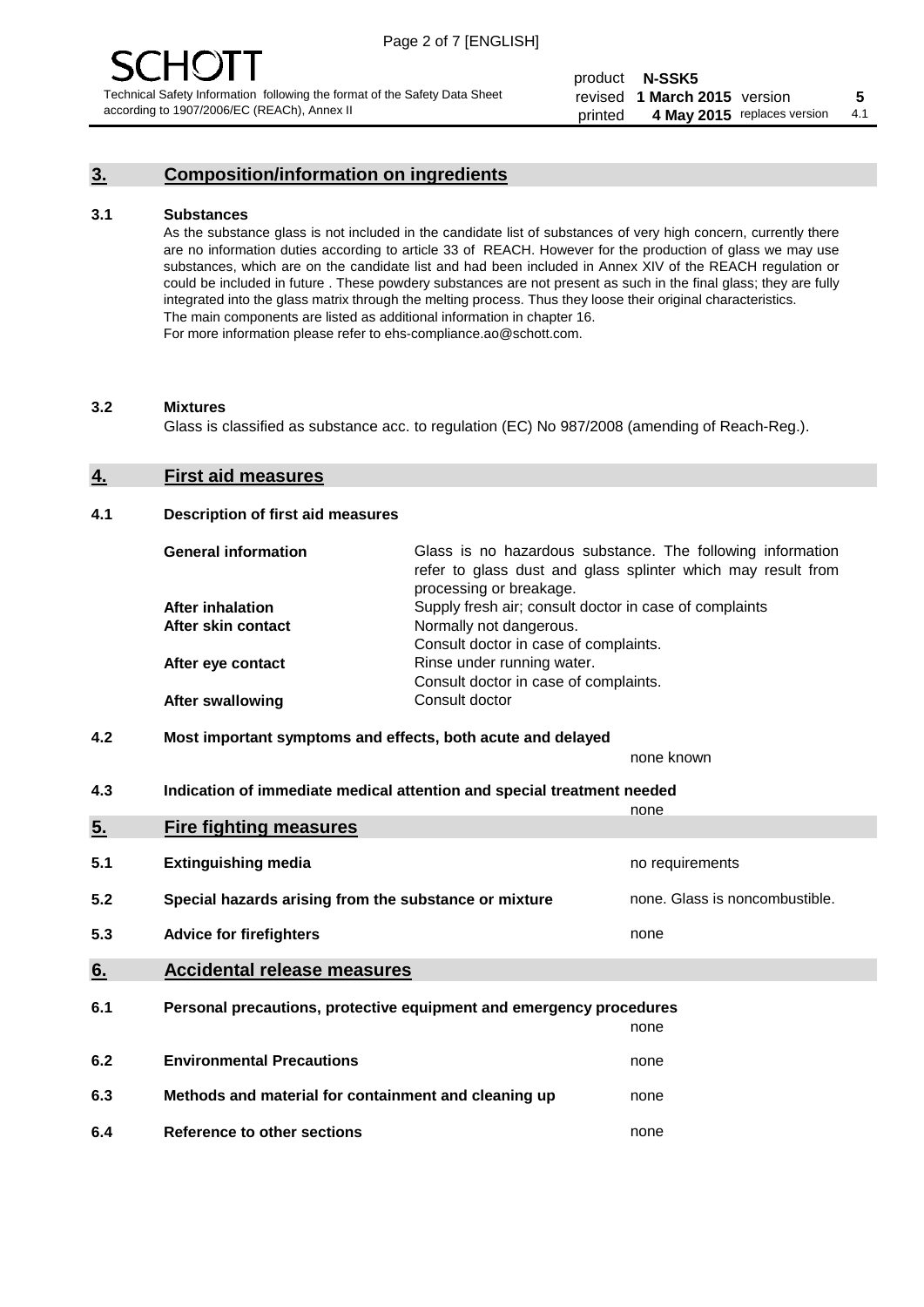

product **N-SSK5** revised **5 1 March 2015** version printed 4 May 2015 replaces version 4.1

| $\underline{\mathbf{7}}$ . | <b>Handling and storage</b>                                                                                                                                                                                                                                                                                                                                                                                                                                                                                               |                                                                                                                                                                                                                                                                                                                                        |
|----------------------------|---------------------------------------------------------------------------------------------------------------------------------------------------------------------------------------------------------------------------------------------------------------------------------------------------------------------------------------------------------------------------------------------------------------------------------------------------------------------------------------------------------------------------|----------------------------------------------------------------------------------------------------------------------------------------------------------------------------------------------------------------------------------------------------------------------------------------------------------------------------------------|
| 7.1                        | <b>Precautions for safe handling</b>                                                                                                                                                                                                                                                                                                                                                                                                                                                                                      | Avoid breakage because of injury risk by sharp edges.                                                                                                                                                                                                                                                                                  |
| 7.2                        | Conditions for safe storage, including any incompatibilities                                                                                                                                                                                                                                                                                                                                                                                                                                                              | Store in dry environment. Avoid excessive humidity.                                                                                                                                                                                                                                                                                    |
| 7.3                        | Specific end use(s)                                                                                                                                                                                                                                                                                                                                                                                                                                                                                                       | see section 1.2                                                                                                                                                                                                                                                                                                                        |
| <u>8.</u>                  | <b>Exposure controls / personal protection</b>                                                                                                                                                                                                                                                                                                                                                                                                                                                                            |                                                                                                                                                                                                                                                                                                                                        |
| 8.1                        | <b>Control parameters</b><br>Regulation<br>Value<br>0.3 mg / $m3$<br>no information<br>peak limit<br>teratogenic                                                                                                                                                                                                                                                                                                                                                                                                          | In case of dust formation, declaration for FUSED SILICA, CAS-No: 60676-86-0<br>TRGS 900 - GERMAN OCCUPATIONAL EXPOSURE LIMIT VALUES (01/2006)<br>(EXPOSURE LIMIT VALUE) with reference to the respirable fraction.<br>There is no reason to fear a risk of damage to the developing embryo<br>or foetus when limit value is adhered to |
| 8.2                        | <b>Exposure controls</b><br>Technical measures and appropriate work processes have higher priority than personal<br>protective equipment. Provide adequate ventilation by local exhaust ventilation or ventilation<br>in general.<br>Adequate assessment tools for verification of effectivity of the protective measures includes<br>methods of measurements as described in "Technischen Regeln for Gefahrstoffe (TRGS) 402.<br>Technical measure: wet grinding/processing, avoid dust<br><b>Respiratory Protection</b> |                                                                                                                                                                                                                                                                                                                                        |
|                            |                                                                                                                                                                                                                                                                                                                                                                                                                                                                                                                           | formation.<br>If glass dust or particulates are above the national exposure<br>limits use a national approved respirator for dust and fibers.                                                                                                                                                                                          |
|                            | <b>Hand Protection</b>                                                                                                                                                                                                                                                                                                                                                                                                                                                                                                    | Use protective gloves and safety wristbands for protection<br>against cut injuries.                                                                                                                                                                                                                                                    |
|                            | Eye Protection                                                                                                                                                                                                                                                                                                                                                                                                                                                                                                            | Use industrial safety glasses that meet national standards.                                                                                                                                                                                                                                                                            |
|                            | <b>Personnel Protection</b>                                                                                                                                                                                                                                                                                                                                                                                                                                                                                               | Use safety skirting for protection from sharp edges.<br>Wear safety shoes.                                                                                                                                                                                                                                                             |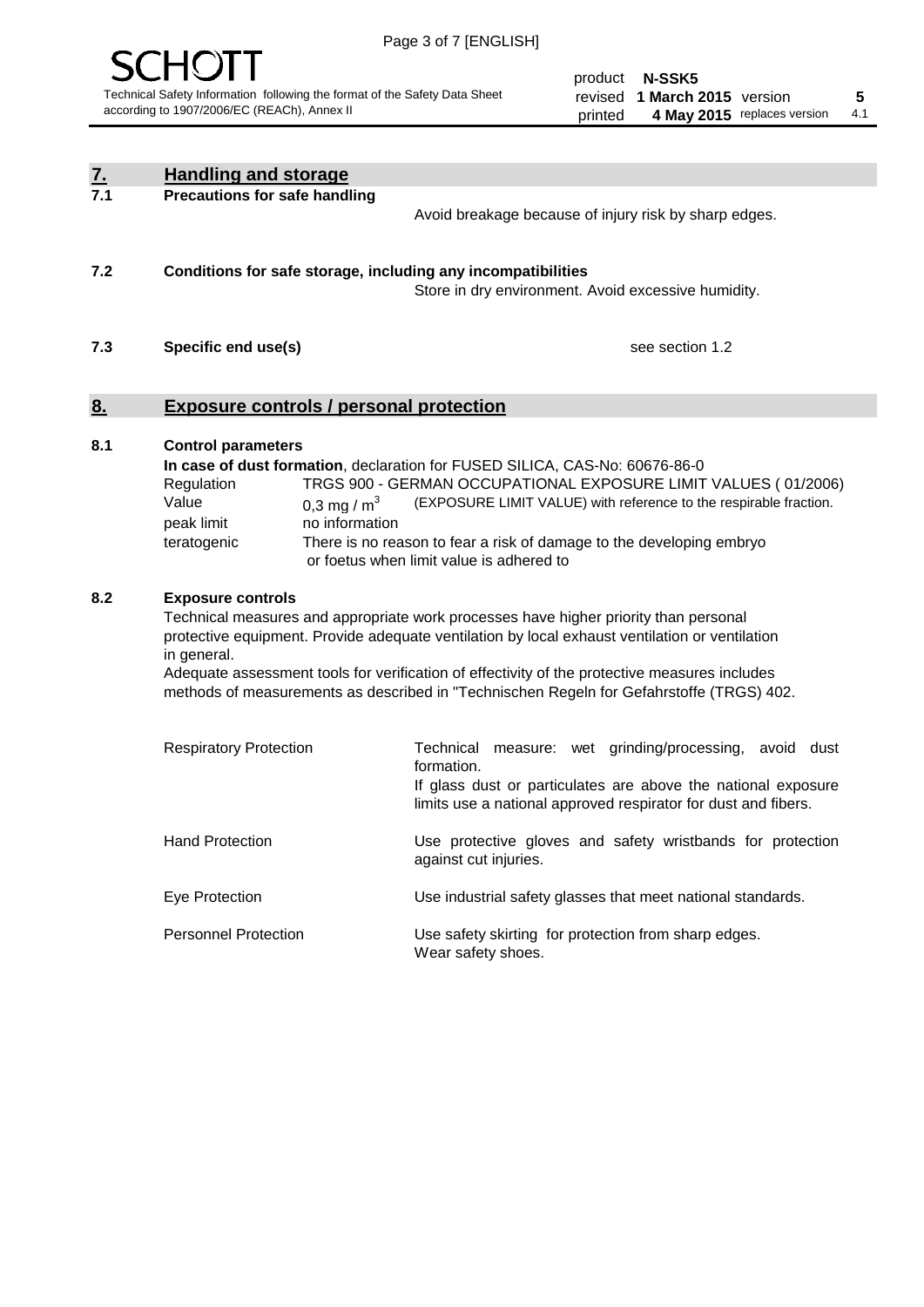#### **9. Physical and chemical properties**

#### **9.1 Information on basic physical and chemical properties**

|     | Appearance                            |                                                    |
|-----|---------------------------------------|----------------------------------------------------|
|     | <b>Physical state</b>                 | solid                                              |
|     | <b>Colour</b>                         | transparent or coloured                            |
|     | <b>Odour</b>                          | odourless                                          |
|     | pH-value                              | not applicable                                     |
|     | <b>Boilling point/boilling range</b>  | not applicable                                     |
|     | Melting point/melting range           | 645 °C                                             |
|     |                                       | Transformation temperature according to ISO 7884-8 |
|     | <b>Flashpoint</b>                     | not combustible                                    |
|     | <b>Combustibility</b>                 | not combustible                                    |
|     | Ignition temperature                  | none                                               |
|     | <b>Auto flammability</b>              | none                                               |
|     | Danger of explosion                   | none                                               |
|     | <b>Explosive limits upper / lower</b> | none                                               |
|     | <b>Oxidizing characteristics</b>      | none                                               |
|     | Vapour pressure                       | not applicable                                     |
|     | Density (20 °C)                       | 3,71 g/ccm                                         |
|     | <b>Water solubility</b>               | not applicable                                     |
|     | <b>Fat solubility</b>                 | not applicable                                     |
|     | n-octanol-water partition coefficient | not applicable                                     |
|     | <b>Other information</b>              | none                                               |
| 9.2 | <b>Other information</b>              | none                                               |

#### **10. Stability and Reactivity**

#### **10.1 Reactivity**

Glass is a stable material. Glass is inert to many chemicals, but may react to hot, strong alkaline solutions and with hydrofluoric, fluorosilicic and phosphoric acids. When heated to temperatures above the melting point, metal oxide fumes may be emitted.

Glass is an amorphous, inorganic, usually transparent or translucent substance consisting of a mixture of silicates or sometimes borates or phosphates as glass formers. With additions of modifiers a melt is produced at high temperatures, that cools to a solid state without crystallization.

#### **10.2 Chemical stability**

Glass is stable at normal environmental conditions.

**10.3 Possibility of hazardous reactions** 

No hazardous reactions at intended use.

| 10.4 | <b>Conditions to avoid</b>              | see section 10.1 |
|------|-----------------------------------------|------------------|
| 10.5 | Incompatible materials                  | see section 10.1 |
| 10.6 | <b>Hazardous decomposition products</b> | see section 10.1 |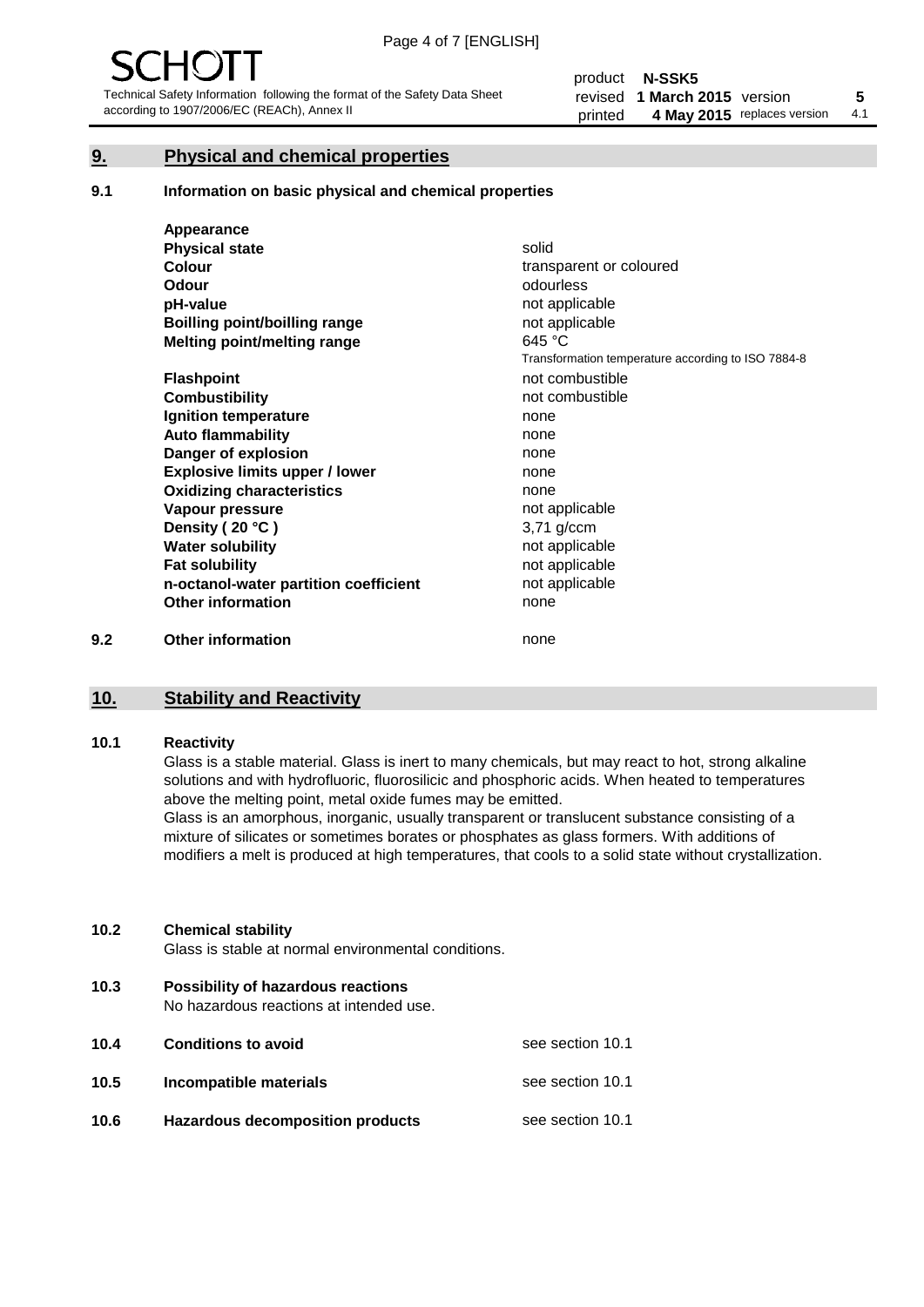

#### **11. Toxicological information**

**11.1 Information on toxicological effects** Toxicological data are not available.

## **12. Ecological information**

- **12.1 Toxicity**
- **12.2 Persistence and degradability**
- **12.3 Bioaccumulative potential**
- **12.4 Mobility in soil**
- **12.5 Results of PBT and vPvB assessment**
- **12.6 Other adverse effects**

#### **13. Disposal considerations**

**13.1 Waste treatment methods**

Disposal according to local regulations

unknown unknown unknown unknown

unknown unknown

| <u>14.</u> | <b>Transport information</b>                                            |                     |
|------------|-------------------------------------------------------------------------|---------------------|
| 14.1       | <b>UN Number</b>                                                        | no requirements     |
| 14.2       | <b>UN Proper Shipping Name</b>                                          | no requirements     |
| 14.3       | <b>Transport hazard class(es)</b>                                       | no requirements     |
| 14.4       | Packing group                                                           | no requirements     |
| 14.5       | <b>Environmental hazards</b>                                            | no requirements     |
| 14.6       | Special precautions for user                                            | see sections 6 to 8 |
| 14.7       | Transport in bulk according to Annex II of MARPOL73/78 and the IBC Code |                     |
|            |                                                                         | no requirements     |

#### **15. Regulatory information**

#### **15.1 Safety, health and environmental regulations/legislation specific for the substance or mixture**

**REACH** Under REACH glass is classified as a "Substance". According to Appendix V Number 11 of the REACh regulation glass is exempted from registration if specified conditions are met. SCHOTT AG, Advanced Optics has examined this conditions for its products. This glass is not subject to registration.

**RoHS** This glass does not contain - according to our knowledge - materials in concentrations, whose placing on the market is forbidden in accordance to the current requirements of the European Directive 2011/65/EU.

#### **United Nations Globally Harmonized System (UN-GHS) related to safety information.**

This information considers also the requirements of the UN-GHS related to safety information.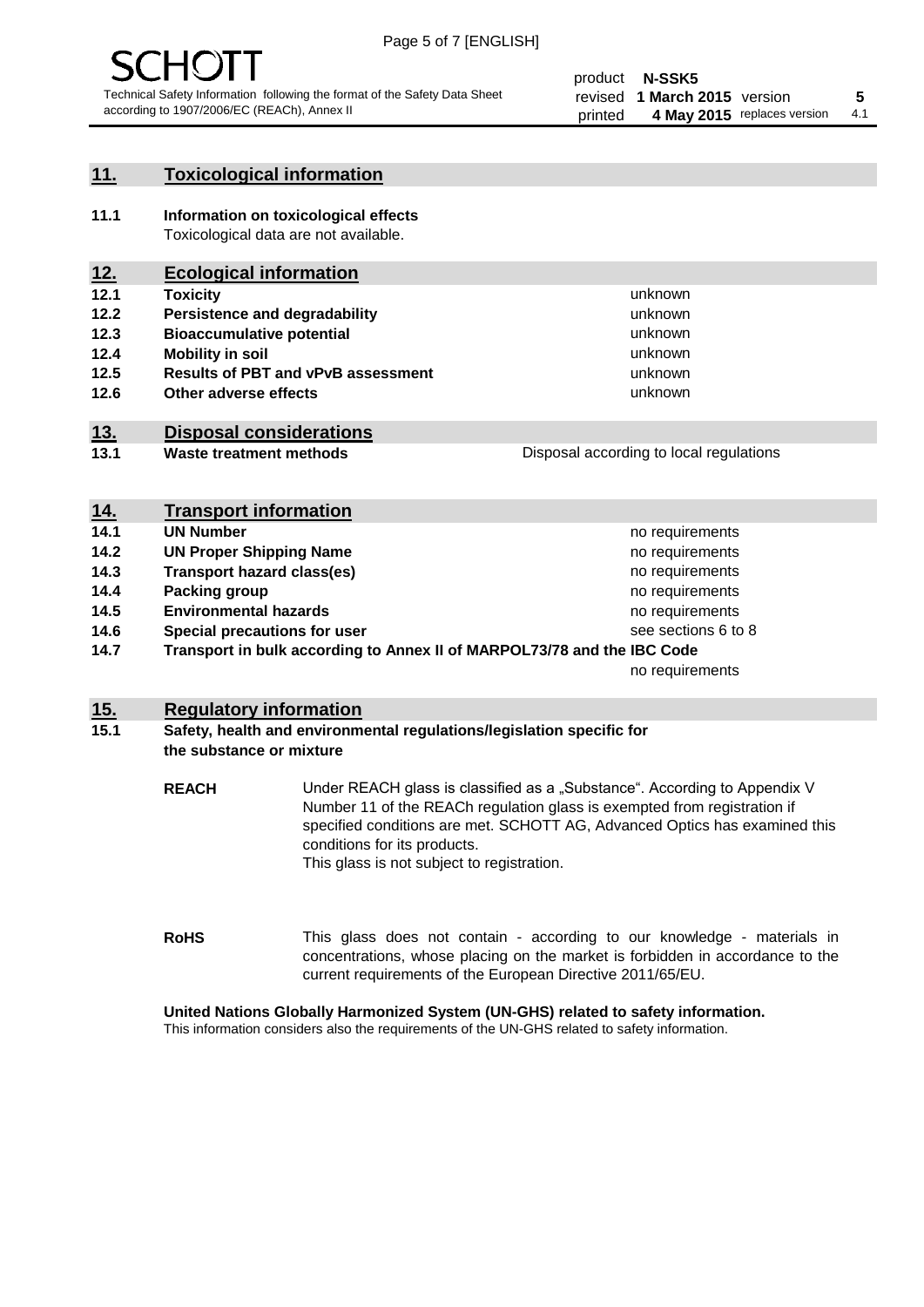# 10 J

Technical Safety Information following the format of the Safety Data Sheet according to 1907/2006/EC (REACh), Annex II

#### product **N-SSK5** revised **5 1 March 2015** version printed 4 May 2015 replaces version 4.1

#### **15.2 Chemical Safety Assessment**

A Chemical Safety Assessment has not been carried out.

#### **16. Other information**

#### **16.1 Composition of mixture according to raw materials, based on the oxides.**

| chemical                 |               | proportion    | <b>SVHC (REACH)</b> | Reg.  | <b>OSHA</b>                                             | <b>ACGIH</b>        | Carc. |
|--------------------------|---------------|---------------|---------------------|-------|---------------------------------------------------------|---------------------|-------|
| name                     | <b>CAS-No</b> | of weigth (%) | (Y/N)               | (Y/N) | <b>PEL</b>                                              | TLV                 | (Y/N) |
| Aluminum Oxide           | 1344-28-1     | $1 - 10$      | No.                 | Yes   | $15 \text{ mg/m}^3$                                     | $10 \text{ mg/m}^3$ | No    |
| Boron Oxide              | 1303-86-2     | $10 - 20$     | Yes                 | Yes   | $15 \text{ mg/m}^3$                                     | $10 \text{ mg/m}^3$ | No    |
| Barium Oxide             | 1304-28-5     | $40 - 50$     | No.                 | Yes   | $0.5 \text{ mg/m}^3$ 0.05 mg/m <sup>3</sup>             |                     | No    |
| Calcium Oxide            | 1305-78-8     | $1 - 10$      | No.                 | Yes   | $5 \text{ mg/m}^3$                                      | $2 \text{ mg/m}^3$  | No    |
| Lanthanum Oxide          | 1312-81-8     | $1 - 10$      | No.                 | No.   | N/A                                                     | N/A                 | No    |
| <b>Antimony Trioxide</b> | 1309-64-4     | < 1           | No.                 | Yes   | $0.5 \,\mathrm{mq/m^3}$ 0.5 mg/m <sup>3</sup>           |                     | Yes   |
| Silica                   | 14808-60-7    | $20 - 30$     | <b>No</b>           | Yes   | $0.1 \text{ mg/m}^3$ 0.025 mg/m <sup>3</sup>            |                     | No    |
| Titanium Oxide           | 13463-67-7    | $1 - 10$      | <b>No</b>           | Yes   | $15 \text{ mg/m}^3$                                     | $10 \text{ mg/m}^3$ | No    |
| Zinc Oxide               | 1314-13-2     | $1 - 10$      | No.                 | Yes   | 5 mg/m <sup>3</sup> (fume) 2 mg/m <sup>3</sup> (R dust) |                     | No    |
| Zirconium Oxide          | 1314-23-4     | < 1           | No.                 | Yes   | $5 \text{ mg/m}^3$                                      | $5 \text{ mg/m}^3$  | No    |

**The classification and limiting values are valid for the raw materials, see section 3. Glass is not a substance of very high concern (SVHC).**

#### **Explanations to the data in the table**

| SVHC(REACH)        | The raw material is listed in the candidate list of the substances of very high<br>concern                                                                 |
|--------------------|------------------------------------------------------------------------------------------------------------------------------------------------------------|
| Reg.               | Regulated chemical substance per list OSHA Regulations (Standards - 29 CFR)<br>Subpart 1910.1000 Tables Z1 to Z3 Limits for Air Contaminants               |
| OSHA / PEL         | Permissible exposure limit – for chemical materials, issued by the OSHA                                                                                    |
| <b>ACGIH / TLV</b> | Threshold limit value - chemical substances classification by the ACGIH                                                                                    |
| <b>OSHA</b>        | Occupational Safety and Health Administration, an organization of the US.<br>Department of Labor (www.osha.gov).                                           |
| <b>ACGIH</b>       | American Conference of Governmental Industrial Hygienists (ACGIH), an<br>member-based organization that advances occupational and environmental<br>health. |
| Carc.              | Chemical substance classified as carcinogen                                                                                                                |